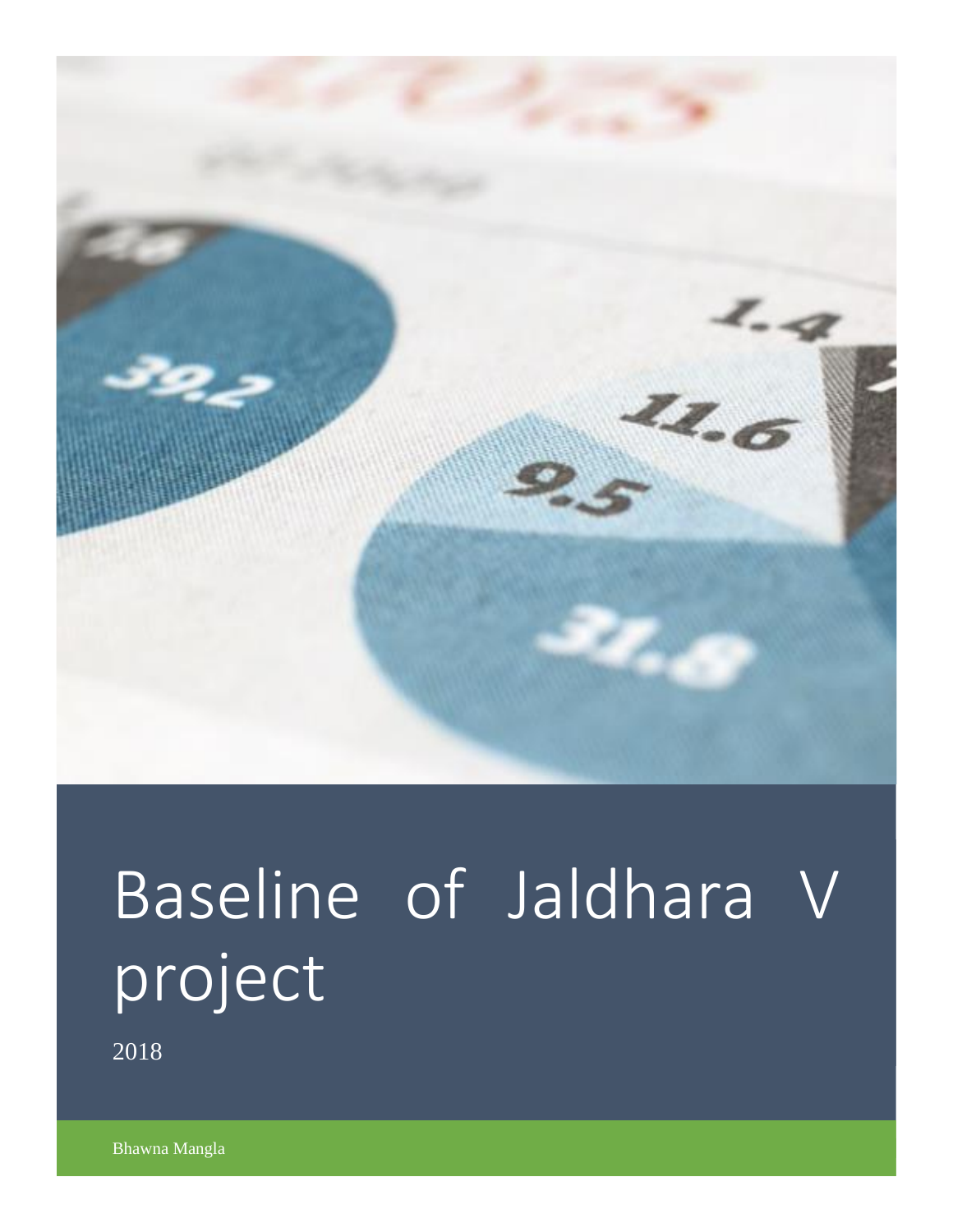## **TABLE OF CONTENTS**

| 1                        |       |  |
|--------------------------|-------|--|
| $\overline{2}$           |       |  |
| 3                        |       |  |
|                          | 3.1   |  |
|                          | 3.1.1 |  |
|                          | 3.1.2 |  |
|                          | 3.1.3 |  |
|                          | 3.1.4 |  |
|                          | 3.2   |  |
|                          | 3.2.1 |  |
|                          | 3.2.2 |  |
|                          | 3.2.3 |  |
|                          | 3.2.4 |  |
|                          | 3.2.5 |  |
| $\overline{\mathcal{A}}$ |       |  |
|                          |       |  |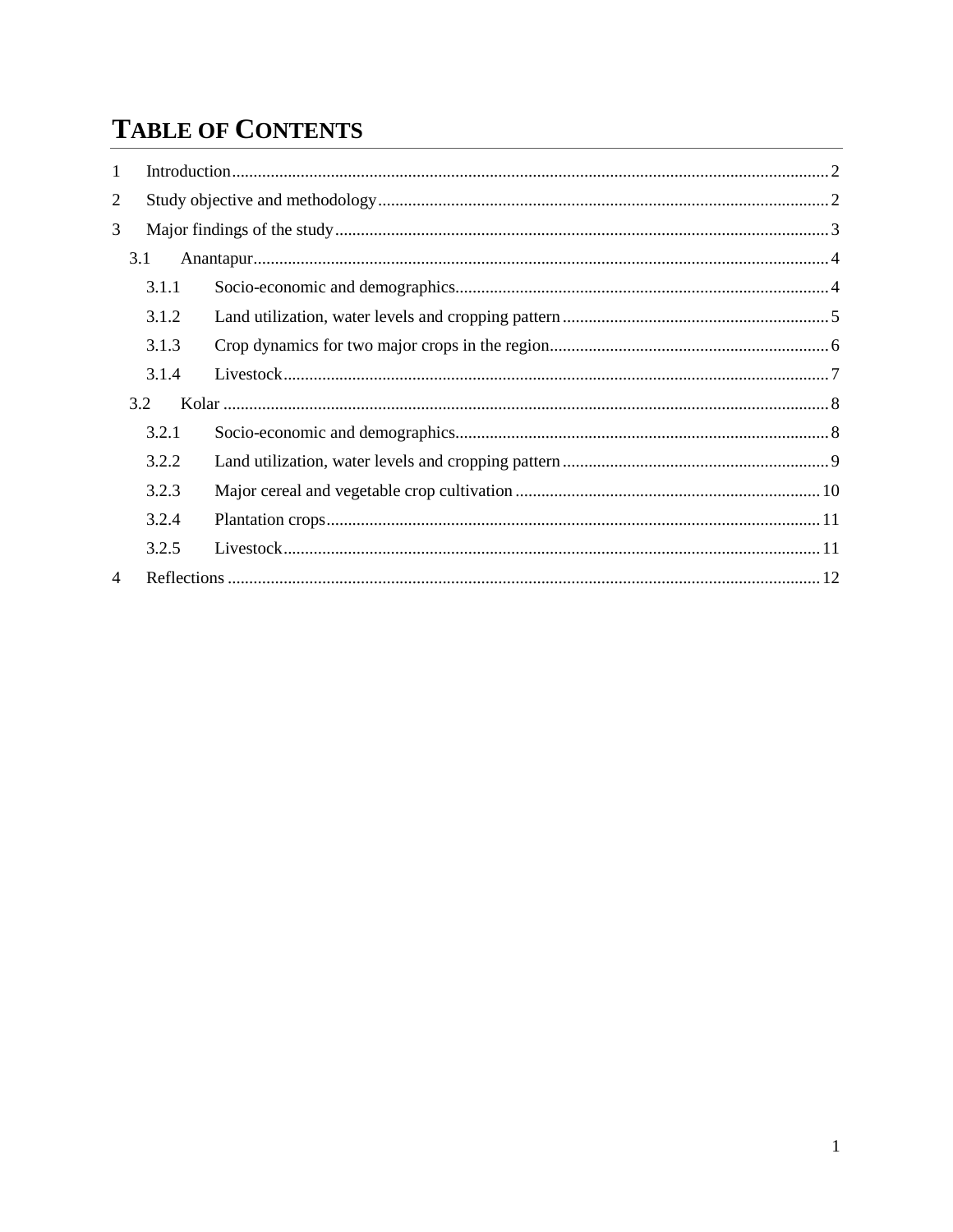## <span id="page-2-0"></span>**1 INTRODUCTION**

In India, since four decades, access to groundwater has increased through millions of private bore wells. This has led to decline in gravity-flow irrigation and the upsurge of a growing 'water-scavenging' irrigation economy (Shah, 2009)<sup>i</sup>. According to Minor Irrigation Census, in 2001, the number of groundwater irrigation structures has grown considerably with almost every fourth household owning at least one such resource (Shah, 2009). The overuse of groundwater resources is considered to be a major problem with increasing dependence on tube/bore well being used for irrigation. The data from Central Groundwater Board shows that the proportion of unsafe (semi-critical, critical, and over exploited) districts has risen from 5% in 1995 to 33% in 2004 (Shankar et al, 2011)<sup>ii</sup>. The semi-arid regions in India are most affected one because of perpetual water scarcity due to limited availability of surface water resources. States in southern part of India suffers from worst water situation for consecutive two cropping season despite two monsoons a year. In the four states of Andhra Pradesh, Karnataka, Kerala and Tamil Nadu; 68 of 89 districts were declared drought-hit (Venkatesh et al, 2017)<sup>iii</sup>. There is evidence of negative causal relationship between farm level water scarcity and groundwater use efficiency implying that inefficient use of groundwater resources is causing water scarcity at farm level (Varghese et al, 2013)<sup>iv</sup>. The whole situation is worsening day by day and intensity of scarcity of water is getting intensified with every passing second. The existing scenario can be prevented from worsening either by reduced dependence on groundwater resources or by increasing the pool of these resources with sustainable methods of harvest and recharge of rain water.

Owing to water crisis, Sehgal foundation in collaboration with Coco Cola Foundation planned a project focusing on construction and rejuvenation of rainwater harvesting structures in select over-exploited zones districts of Andhra Pradesh and Karnataka respectively. The objective of the project is to improve groundwater recharge capacity by mass recharging through building of runoff water collection and storage structures for water conservation. The benefit of the project is expected to benefit the farming population of four villages<sup>1</sup> in Kolar district in Karnataka and seven villages<sup>2</sup> in Anantapur district in Andhra Pradesh.

The interventions planned under the project includes construction of five new check dams in Anantapur district affecting the agrarian economy of the villagers of seven villages. In Kolar region, the project plans to rejuvenate five traditional tanks through desilting and renovation works. In addition, the project includes creating awareness among the beneficiary population on water conservation. Water and tank user groups would be formed to train them on maintaining sustainability of the structures created as well as efficient ways of water conservation.

## <span id="page-2-1"></span>**2 STUDY OBJECTIVE AND METHODOLOGY**

The study captures the existing situation of the intervention region based on selected set of indicators outlined for the project monitoring and evaluation plan. The findings from baseline report would be used as a point of reference to monitor and evaluate the impact of the project against the set of indicators post project implementation.

 $\overline{a}$ 

<sup>1</sup> Villages in Kolar are Halepalya, Aningnahalli, Kempasandra and Obatti.

<sup>&</sup>lt;sup>2</sup> Villages in Anantapur are Nallapareddi Palli; Kodur; Mudapalli; Subbraopeta; Madirepalli; Kandurparthi and Timadapalli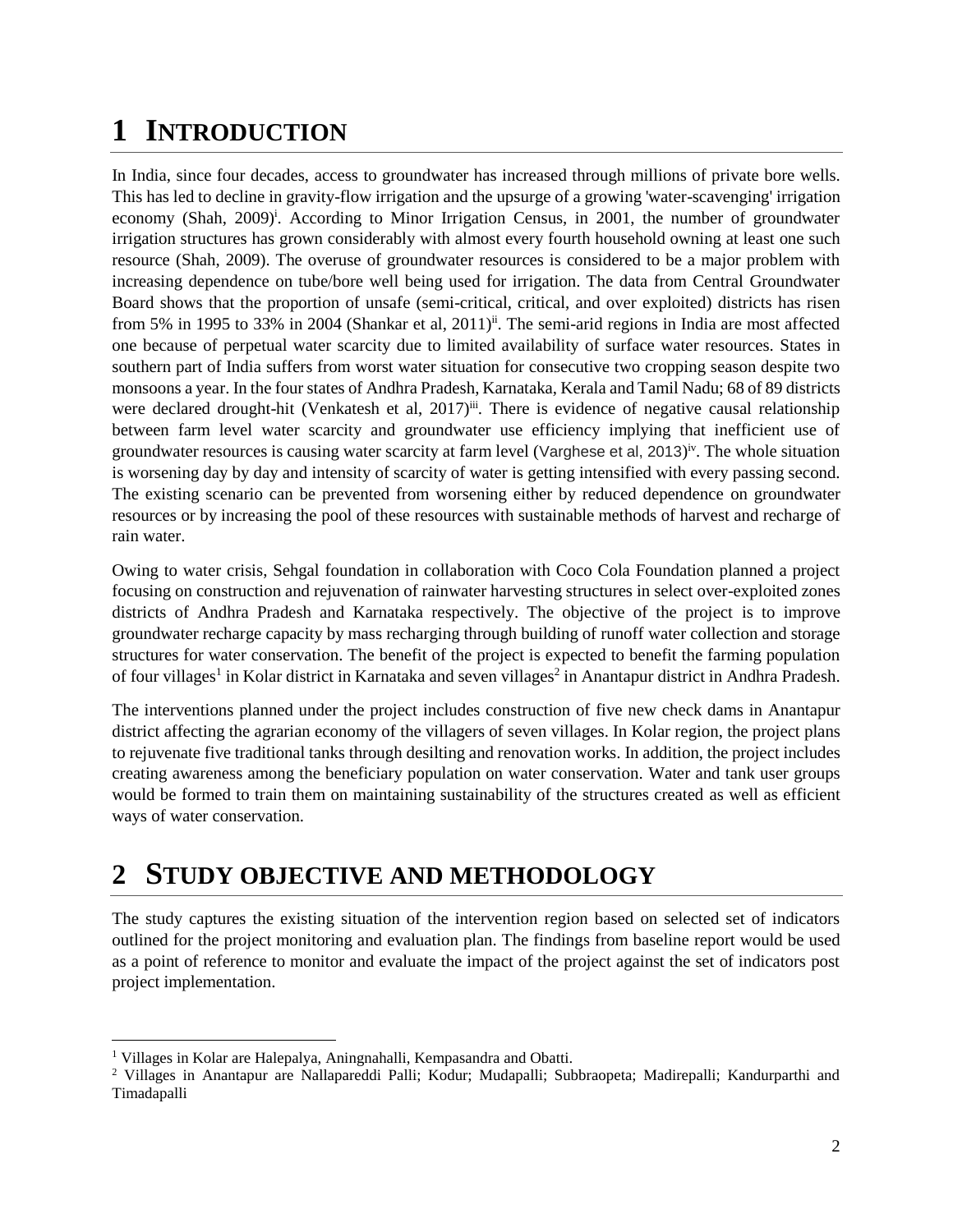The study has been conducted in seven intervention villages in Anantapur and four intervention villages in Kolar; with primary focus on water and agriculture situation in the region before the implementation of the project. There are two groups of respondents; one, who is expected to receive benefit of the project activities; and other group is control group, who do not receive any benefit from the project. The sampling strategy applied is stratified random sampling criteria for the farming households in the intervention region with adequate control respondent group. The criteria of selection of farmer in the former category include farmers who have their farmland within one kilometer radius from the proposed site (check dam in Anantapur and tanks in Kolar). In both the regions, two proposed sites were too close (less than 500 meters) to be considered as different sites. Therefore, the sampling is done around three distinguished sites and clubbed for fourth and fifth site in both the region. The targeted sample in the region eighty farming households from each of the eight sites making a total sample of 640 households<sup>3</sup>. In addition to this, control region was selected four kilometers away from the intervention region having similar socio-economic and cropping pattern. Forty farming households were interviewed for each control region of the eight sites. The targeted sample for the non-intervention region (control) is  $320<sup>4</sup>$ .

The quantitative data for the study has been collected using structured interview schedule from the respondent farmers in both intervention and non-intervention region. The quantitative findings are triangulated with qualitative information collected using focus group discussions to validate the findings of the study.



## <span id="page-3-0"></span>**3 MAJOR FINDINGS OF THE STUDY**

l

The project plans to improve the groundwater situation in the two regions- Anantapur and Kolar. Since agriculture is highly dependent on groundwater for irrigation, improvement in groundwater is expected to improve agriculture situation in form of increase in area under irrigation, better yield and net revenue for farmers. Also, this could affect the cropping pattern in favor of more remunerative water intensive crops with improvement in availability of water. This section details the findings in two sections for two districts-

<sup>3</sup> However, due to small population size and exclusion of inconsistent interview forms, sample of 80 farmers from each site could not be met. The final collected sample for Anantapur is 304 and 253 for Kolar.

<sup>4</sup> After deletion of inconsistent responses, the final sample collected is 158 in Anantapur and 154 in Kolar.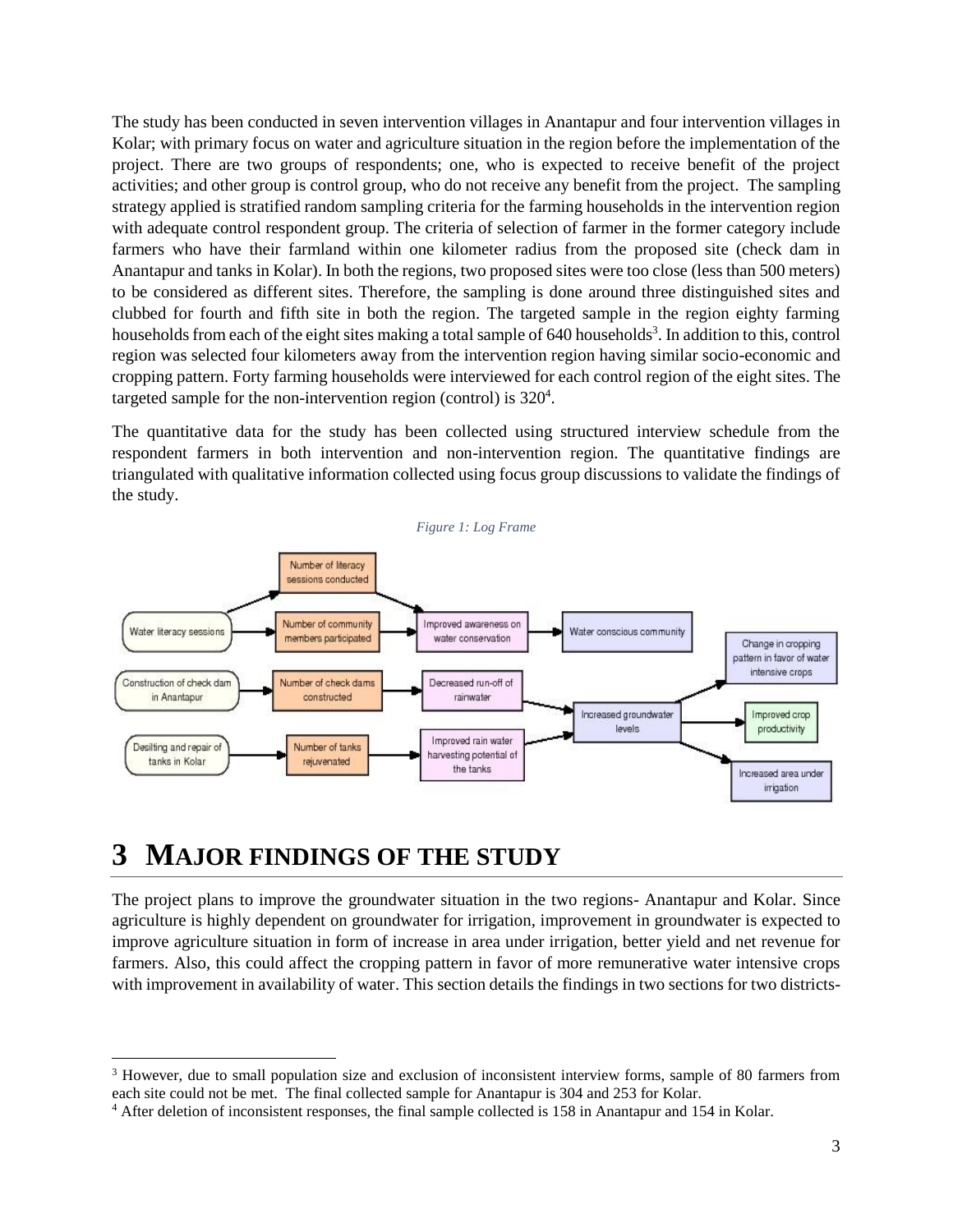Anantapur and Kolar. The findings are further sub-divided into five sections- (1) socio-economic; (2) land and cropping pattern; (3) cereal and vegetable crop details; (4) Plantation crops; and (5) livestock.

#### <span id="page-4-0"></span>**3.1 ANANTAPUR**

Anantapur district is one of the four districts of Rayalaseema Region and the largest among the twentythree districts of Andhra Pradesh. The district is one of the economically backward districts which is chronically affected by droughts. The geographical area of the district is 19,197 sq.km and is inhabited by a population of 40.83 lakhs. The population density stands to be 213 persons per sq.km (Census, 2011). The total net area sown is 824955 ha (Central Ground Water Board (CGWB) Report on Anantapur, 2013)). The important crops harvested in the district are paddy, jowar, finger millet, chillis, sugarcane, onions and groundnut. The two mandals- Chilamathur and Narpala are recognized by CGWB as two of the five zones notified for regulation of groundwater development in Andhra Pradesh in the year 2013.

#### <span id="page-4-1"></span>**3.1.1 Socio-economic and demographics**

The socio-economic profile of the respondent farming households helps us to understand the deconstruct

the social, economic and cultural context of a region. This includes information on caste category, ration card holding pattern, occupational engagements and about the demographics. A lot of these factors define the asset ownership and access to various resources. With respect to the study region, the Telugu speaking inhabitants of the Chilamathur and Narpala mandal of the Anantapur district live in a patriarchal setup with an average family size of four. 94% in intervention and 92% households in the non-intervention region are headed by males. With respect to religion distribution, the majority of the respondents in the intervention region are Hindu (89.5%) except for few Muslim population concentrated in the



village Subaraopet. The caste distribution in the Figure 2 depicts the dominance of the other backward caste group with a moderate presence of scheduled caste and general caste group. The economic caste group is completely dominated by the households belonging to below poverty line with 90% households in intervention region and complete 100% in non-intervention region. This is primarily due to limited earning



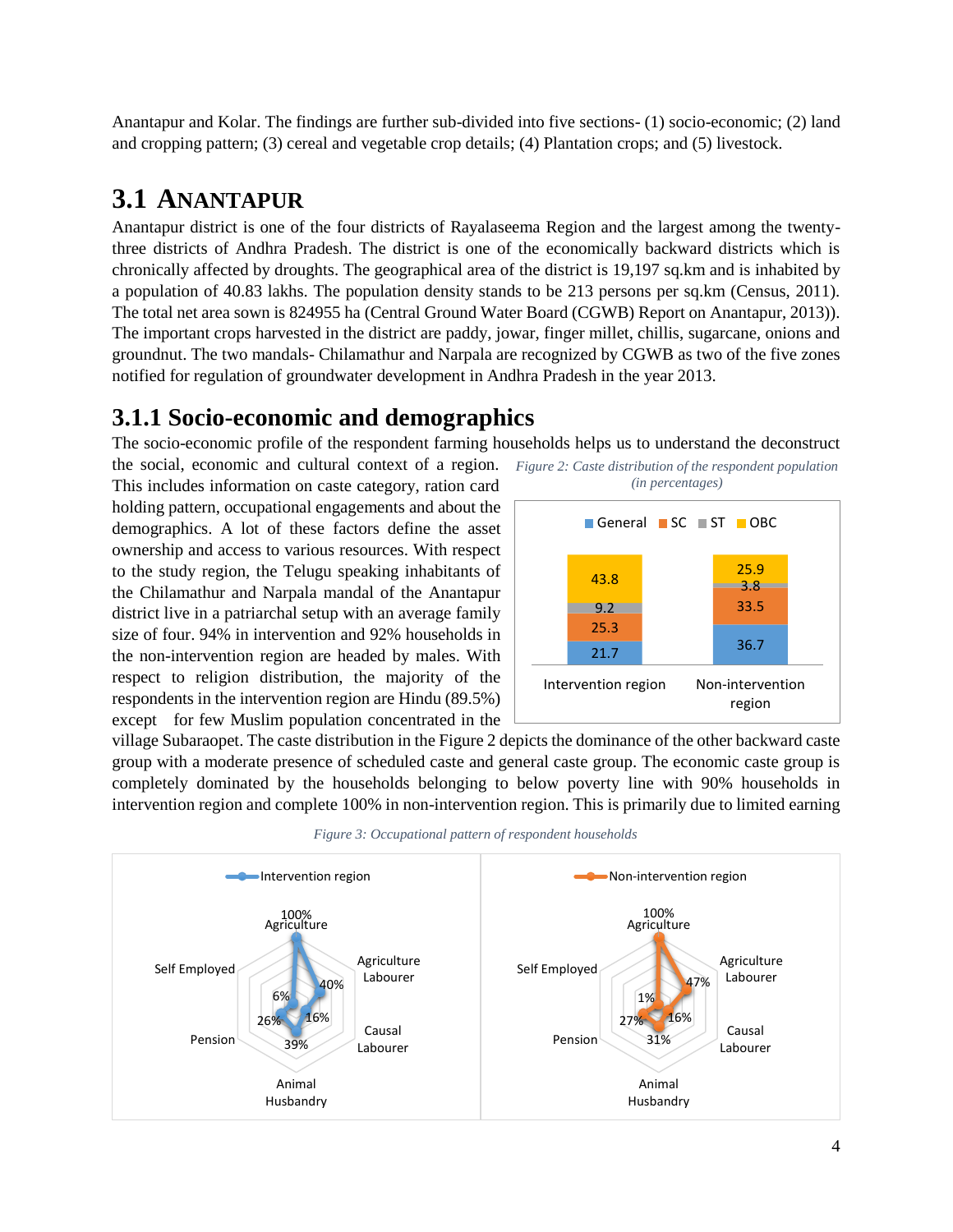opportunities in the nearby region. The respondent households choose agricultural labour as second option for earning livelihood. Women in the region are also found to travelling within ten kilometer radius to nearby villages for agricultural labour work. In most of the households, at least one member is found to be migrating (both seasonally and permanently) to the nearby regions for work opportunities in the capacity of casual laborer. They often join factories, brick kiln, mining, etc. type of labor work.

#### <span id="page-5-0"></span>**3.1.2 Land utilization, water levels and cropping pattern**

Land is an important asset due to its limited availability. Land can be used for various uses- agricultural and non-agricultural; remunerative and non-remunerative; residential and commercial. In specific context to rural areas of Anantapur, land is majorly used in agriculture. However, the use is sub-optimal due to rocky terrain making the land barren and unfit for agricultural use. The agriculture use of land explains the cropping intensity as well as intensity of water used in cultivation. The table below shows the area under cereal and vegetable cultivation. The cropping intensity is found to be less than one due to area covered by plantation crops and mulberry plantations for sericulture. The cropping pattern along with water levels suggests the pattern of cultivation, availability of water, and degree of dependence on groundwater resources. Also, predominance of resource poor farmers who do not have access to groundwater sources is forced to practice rain-fed cultivation of single crop in the entire year. Resource rich farmers have access to irrigation sources cultivate multiple crops, vegetables and plantation crops. But the proportion of such farmers is not high to pull the cropping intensity more than one.

|                                 |        | Intervention region   Non-intervention region | <b>Total</b> |
|---------------------------------|--------|-----------------------------------------------|--------------|
| <b>Net Sown Area (in acres)</b> | 1029   | 573                                           | 1602         |
| Gross Cropped Area (in acres)   | 883.45 | 530.50                                        | 1413.95      |
| <b>Cropping intensity</b>       | 0.86   | 0.93                                          | 0.88         |

*Table 1: Land details (Net sown area, Gross cropped area and Cropping intensity)*

The cropping choice of the respondent farmers indicates the preponderance of two crops in the cultivation pattern which includes groundnut (75%) and maize (30%). Other crops like finger millet and red gram are cultivated by less than 2% of the respondent group. A large proportion of plantation crops are covered by citrus limetta (*mosambi*) followed by mango, coconut and drumstick.



droughts in the region. As far as ownership of irrigation sources are concerned, only 22% farmers in intervention region and 15% farmers in the non-intervention region have reported to own ant form of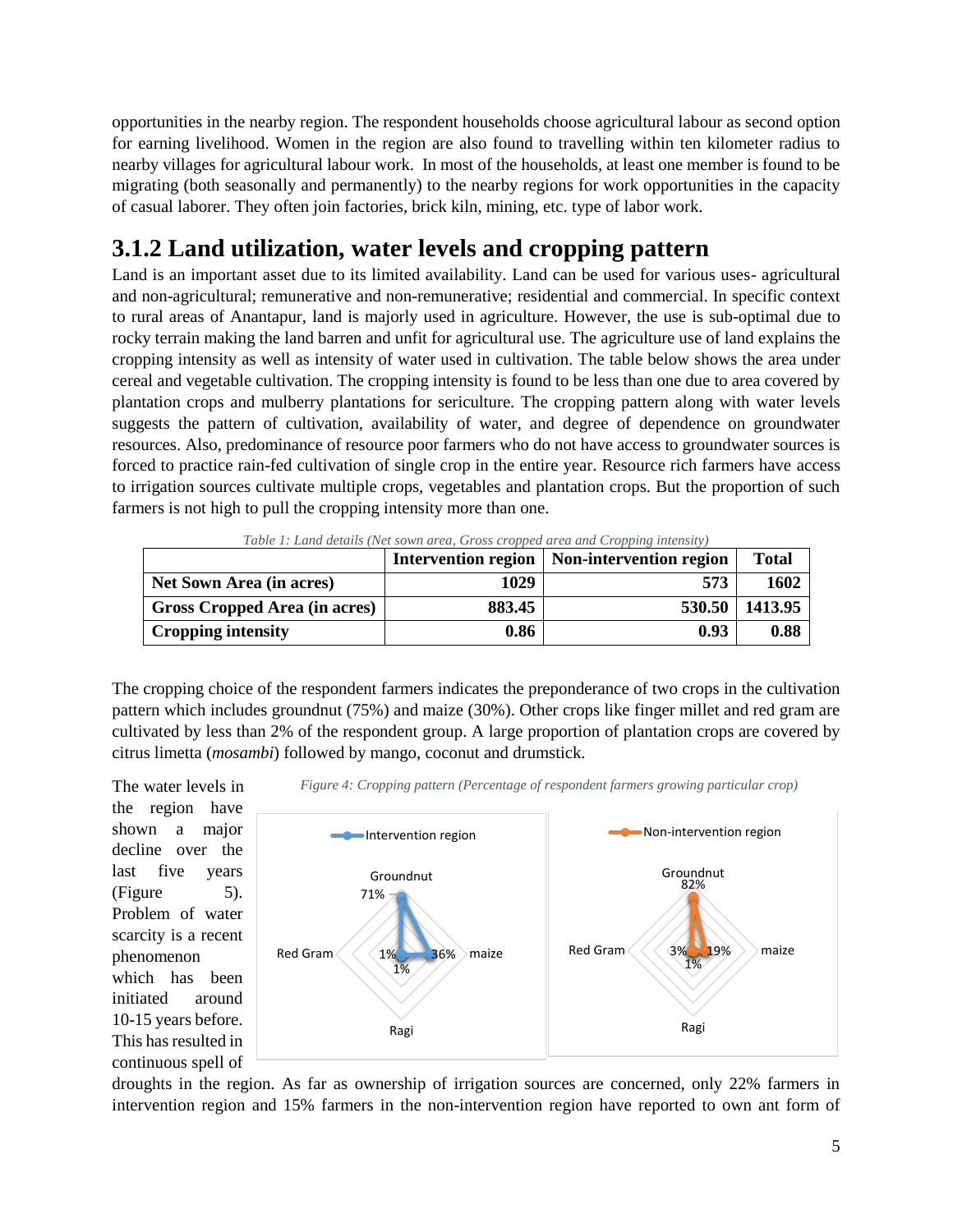irrigation source. Among the resource rich farmers who own irrigation source, majority owns bore well (only 5% in intervention region have working dug well) with electric pump for extraction. In last decade, a

lot of traditional dug wells have gone dry with shrinking groundwater resources. The electricity connection comes with no variable cost except for minute monthly service of INR 30 per connection. The counterpart farming population which do own any irrigation source are dependent on vulgarities of monsoon for practicing rain-fed cultivation in absence of water

<span id="page-6-1"></span>

sharing practices in the region. On exploring the reasons for absence of water trade market, it was revealed that water available is not sufficient for the owners to irrigate sufficiently because limited extraction of ground water is possible owing to low voltage of electricity. The above situation highlights the vulnerabilities caused due to water scarcity and the planned project intends to provide sustainable water solutions for the same.

#### <span id="page-6-0"></span>**3.1.3 Crop dynamics<sup>5</sup> for two major crops in the region**

A majority of water supply in India is consumed in agriculture sector primarily through irrigation<sup>v</sup>. Therefore, it becomes vital to study about cropping dynamics when to understand the groundwater situation. The objective of the project is to improve farm economics with improvement in ground water resources and therefore, in this section we will discuss the cropping dynamics of the two major crops grown in the region- groundnut and maize. It is important to note that irrigation has a vital role to play in the crop dynamics whether it is seed rate, yield per acre cost or net revenue per acre.

Ground nut is the major crop in the region since it is cultivated by 71% farmers in intervention region and 82% farmers in the non-intervention region. Of the total cropped area under cereal crops, groundnut is cultivated in 74%. The amount of seeds used in per acre cultivation of the crop is 38.9 kilograms in intervention region and 39.9 kilograms in non-intervention region. Since the availability of groundwater resources is acute, irrigation is provided by only 5% farmers in the intervention region and 7% farmers in the non-intervention region. The majority of the farmers rely on rainwater for the crop water requirement.

<span id="page-6-2"></span>

l

*Figure 6: Yield of groundnut (quintals per acre)*

The range of irrigation cycles varies from two cycles to twenty cycles with an average of 8.5 cycles. The average cost of cultivation is approximately INR 7193 in the intervention region and INR 6498 in the non-intervention region. The yield of the crop varies significantly with irrigation [\(Figure 6](#page-6-2)). The yield with irrigation is 72% more with no irrigation for the intervention region.

<sup>5</sup> Crop dynamics explains the agronomic information of the crop cultivated in the region, which includes seed rate,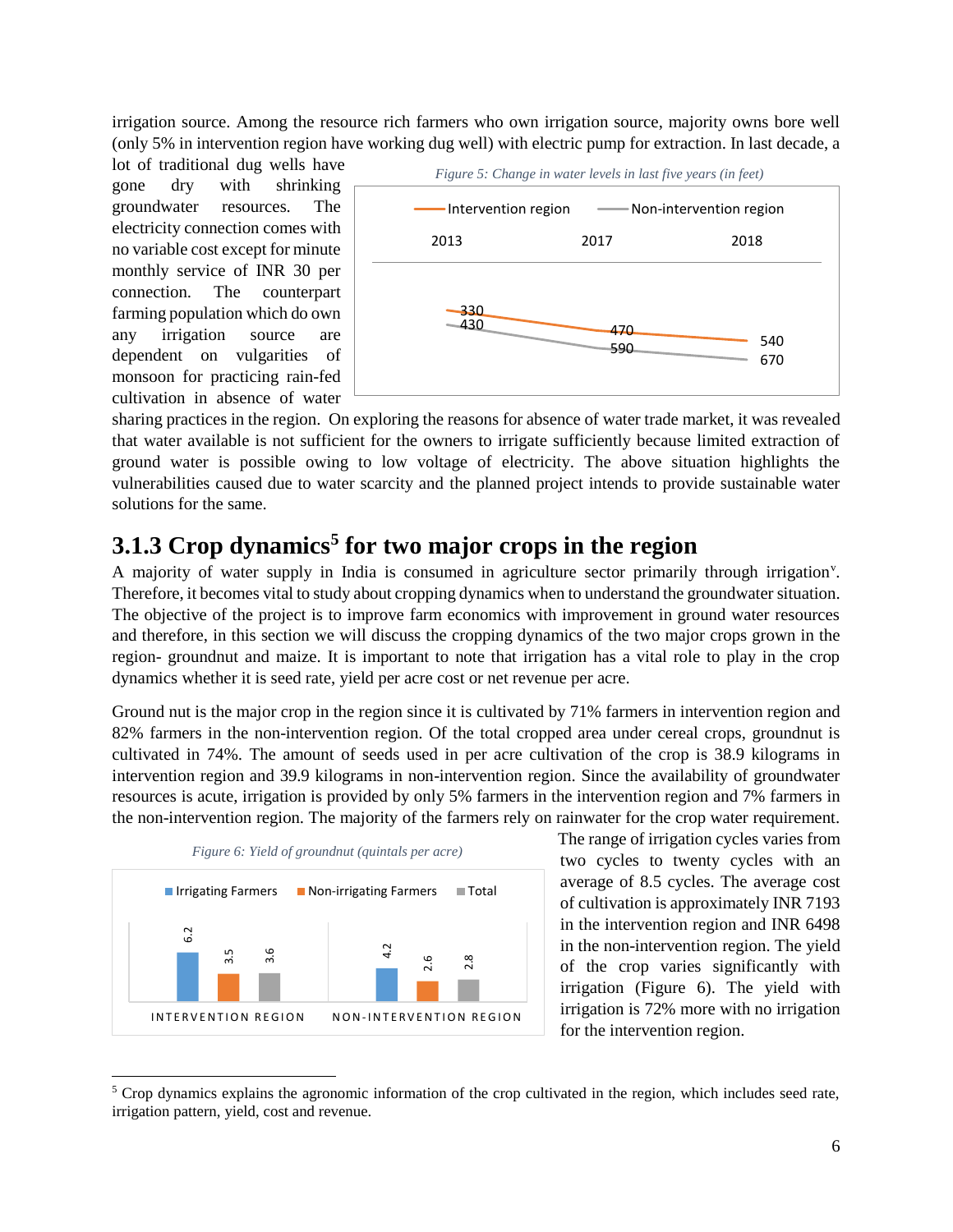The second important crop of the region is maize is cultivated by 36% farmers in the intervention region and 19% farmers in the non-intervention region. The seed rate of the crops is 26.8 kilograms in the intervention region and 28.1 kilograms in the non-intervention region. The proportion of farmers irrigating maize is relatively more than the groundnut. The irrigation is given by 18% farmers in the intervention region and 20% farmers in the non-intervention region. On an average number of irrigation cycles provided by the respondent farmer in maize cultivation is eight in intervention region and six in non-intervention region. Similar to groundnut, yield of irrigated maize cultivation is significantly higher than non-irrigated

<span id="page-7-1"></span>

maize cultivation [\(Figure7](#page-7-1)). The yield in intervention region is 39% more for irrigating farmers than non-irrigating farmers. In non-intervention region, yield increases by 106% when irrigated. The cost of cultivation in maize cultivation ranges from INR 1500 to INR 15000 depending upon choice of labor (imputed or hired); availability of mechanized tools (owned or rented). The average cost of cultivation in the region is INR 6880.

Since irrigation is found to be significantly affecting the yield, improvement in availability of water is expected to increase the overall yield of the region. This would further be expected to increase the returns to cultivation for farmers.

#### <span id="page-7-0"></span>**3.1.4 Livestock**

Livestock is an important part of farming household which provides organic fertilizer for the agricultural field to increase its productivity and milk for the farming household to boost nutrition balance while consuming crop residue as fodder. It also supports farming household by providing additional source of income generated from the sale of milk and milk products. However, due to lack of water and fodder (grass), household dependence on livestock is also decreasing overtime. This section informs about the existing milk yield of the cow and buffalo in the region. The information is collected for livestock that was reported to be lactating when the data collection was ongoing.

In Anantapur, cow is found to be a popular cattle option for the households that practice animal rearing. In the intervention region, 22% of households own lactating cows yielding milk of five liters in a day on an average. Among these, 88% households are found to selling milk contributing INR 3809 on an average to monthly household income. Similarly, in non-intervention region, 14% households are found to be having lactating cows. The average yield is 5.3 liters per day contributing to an additional monthly income of INR 4268 per household on an average.

Lactating buffalo is owned by only 3% households in the intervention. The milk yield is found to be 2.7 liters per day ranging from a minimum yield of one liter to a maximum of six liters. All the households are found to be owning only one buffalo per household but still selling the milk for additional income. On an average, buffalo contributes to an average of INR 2776 in the monthly income of the households. While in the non-intervention region, 4% farmers have lactating buffaloes yielding 4.4 liters of milk on a average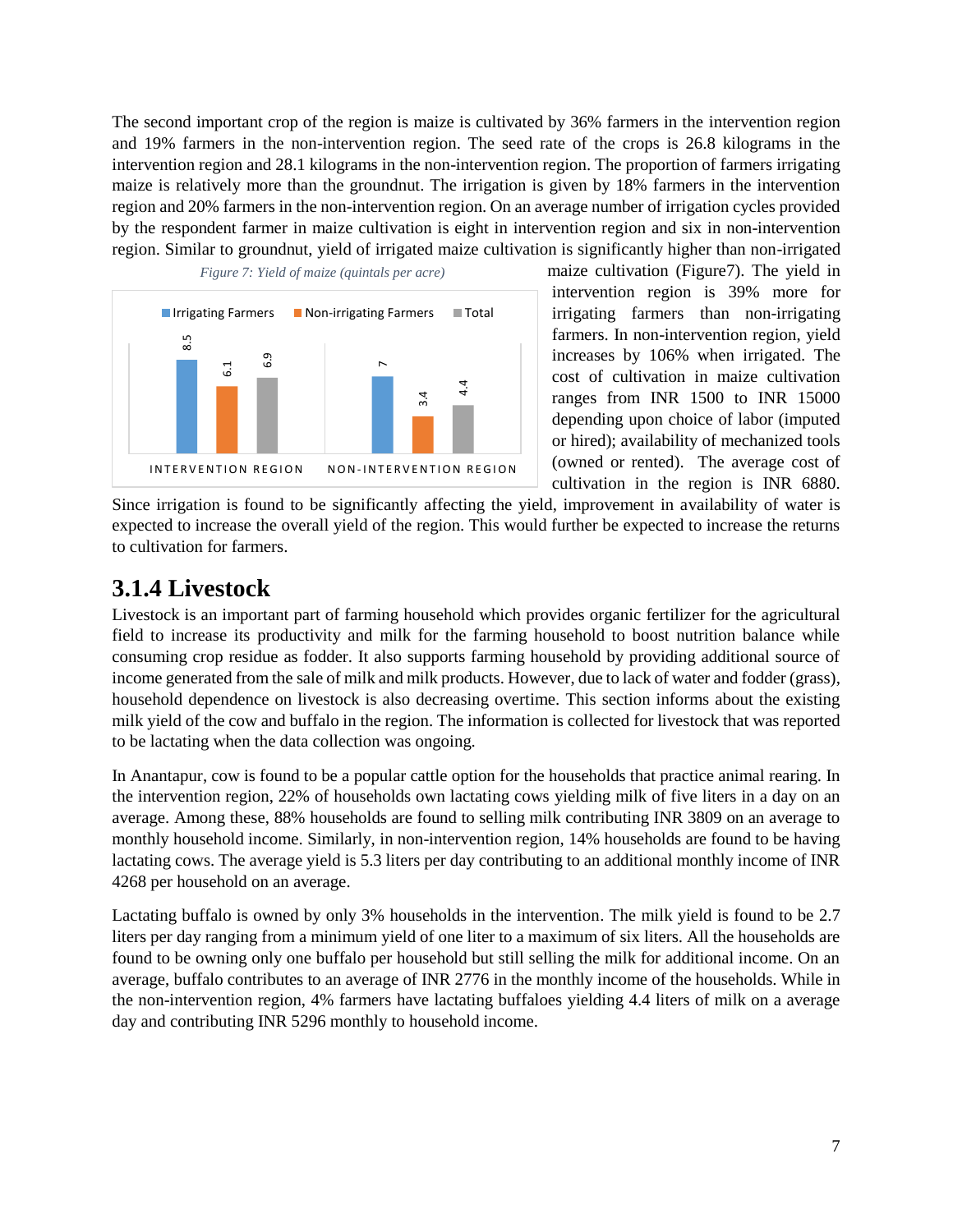### <span id="page-8-0"></span>**3.2 KOLAR**

Kolar district lies in the eastern dry zone of Karnataka and is famous for erstwhile Kolar Goldmines. It covers an area of 3979 sq.km and population of 15.36 lakhs. The population density stands to be 386 persons per sq.km (Census, 2011). This district experiences tropical climate throughout the year. There is a long history of existence of ancient tanks which contributes to district's prosperity and development. There are 3298 tanks which are highest number in the state. In the absence of surface water irrigation system ground water is the main source of irrigation. The district has highest number bore wells in the state.

#### <span id="page-8-1"></span>**3.2.1 Socio-economic and demographics**

The socio-economic profile of the respondent farming households helps us to understand the deconstruct the social, economic and cultural context of a region. The Kannada speaking inhabitants of intervention region of Kolar district live in a Hindu patriarchal set (more than 90% households are headed by male member). On an average, six members constitute a family in intervention region. There is less than 2% presence of general caste households and is predominantly inhabited by other backward caste category households. Similar to Anantapur, the majority<sup>6</sup> of the households hold Below Poverty Line (BPL) ration cards. According to Karnataka government stipulation, households having land below 5 acres are eligible for BPL. So people have divided land among different relatives in a way to meet eligibility criteria for BPL cards and avail special benefits. While the choice of respondents for the study is farmer purposively, casual labor is found to be the second most common income source for the households in both intervention and non-intervention region[\(Figure8](#page-8-2)).



<span id="page-8-2"></span>

Figure [8: Occupational engagements of respondent households:T](#page-8-2)he above table depicts two things- (1) diversity of income sources for the households including farming, casual labor, livestock, pension, etc; and (2) similarity in the choices between intervention and non-intervention region. In most of the households, at least one member is found to be migrating (both seasonally and permanently) to the nearby regions for work opportunities in the capacity of casual laborer. They often join factories, brick kiln, mining, etc. type of labor work.

 $\overline{a}$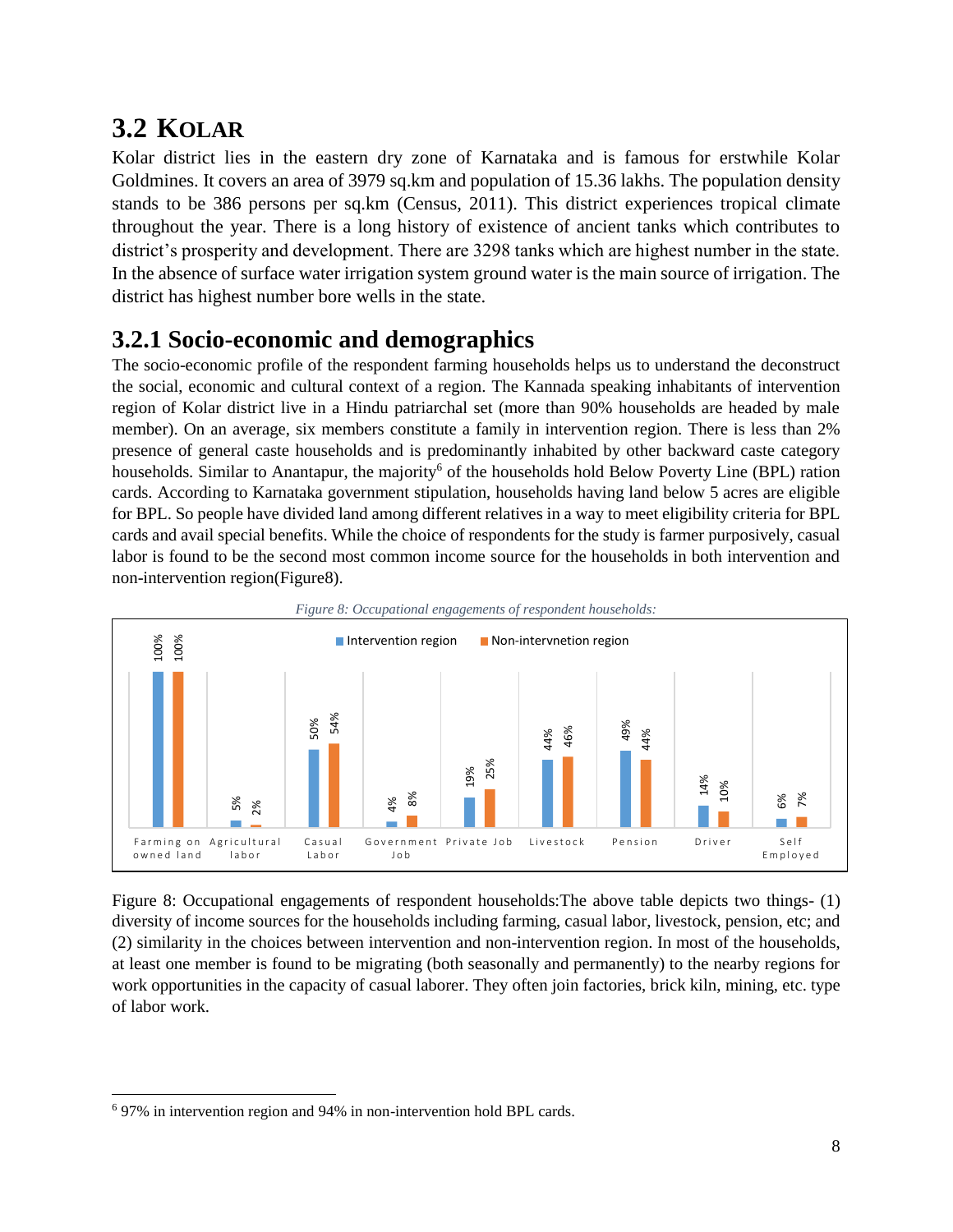#### <span id="page-9-0"></span>**3.2.2 Land utilization, water levels and cropping pattern**

Land is an important asset due to its limited availability. Land can be used for various uses- agricultural and non-agricultural; remunerative and non-remunerative; residential and commercial. In specific context to rural areas of Kolar, land is majorly used in agriculture. The agriculture use of land explains the cropping intensity as well as intensity of water used in cultivation. Similar to Anantpur, the cropping intensity in the region is found to be less than one. This is largely due to acres of land used for fruit plantations, mulberry for sericulture and eucalyptus plantations. The cropping pattern along with water levels suggests the pattern of cultivation, availability of water, and degree of dependence on groundwater resources. According to Annual Season and Crop Statistics Report, in the year 2013-14, only 5.4% of net land available for cultivation was cultivated more than once. Similarly, in the intervention, a majority of farmers are found to be cultivating only once or even less than once. Due to paucity of resources, a majority of farmers do not own irrigation sources and are forced to leave their land fallow in the rabi season.

The cropping pattern in the region highlights preponderance of only one major crop- finger millet; cultivated by 86% farmers in intervention region and 94% farmers of the non-intervention region. Crops like tomato, potato and marigold are cultivated by less than 15% of the respondent farmers. In addition, farmers are also found to be cultivating vegetables like beans, capsicum, carrot, cauliflower, cabbage (each crop less than 2%). These are primarily the farmers having their own irrigation sources. Furthermore, plantation of Eucalyptus is practiced by one-fourth of the farmers in both the region.

|                               |        | Intervention region   Non-intervention region | <b>Total</b> |
|-------------------------------|--------|-----------------------------------------------|--------------|
| Net Sown Area (in acres)      | 485.2  | 313.39                                        | 798.59       |
| Gross Cropped Area (in acres) | 364.05 | 221.76                                        | 585.81       |
| <b>Cropping intensity</b>     | 0.75   | 0.71                                          | 0.73         |

*Table 2: Land details (Net sown area, Gross cropped area and Cropping intensity)*

With respect to ownership of irrigation resources, the baseline data reveal that 32% farmers in intervention region and 21% farmers in non-intervention region own irrigation sources. Among these farmers in the intervention region, fourth-fifth extract groundwater from bore well and one-fifth extract from dug wells.

Electric pumps are used to extract water at no cost. Unlike Anantapur, farmers in Kolar are charged nothing (not even minimal service charge) to extract groundwater. Therefore, the irrigation cost is inclusive of only fixed component and variable cost of extracting water is zero. However, despite free availability of water resources fail to create water trade in



the region. Farmers who do not own irrigation sources practice rain-fed cultivation only. Additionally, in both the regions, a little more four-fifth of the farmers owning irrigation sources use drip methods to provide water to the fields. Since majority of these famers are cultivating vegetables, which are highly water intensive, drip irrigation is essential to maintain sufficient moisture in the farmland. As far as levels of groundwater are concerned, according to water levels reported by respondent farmers for the year 2018, 2017 and 2011; they have found to be declined by 65% in intervention region and 63% in non-intervention. With implementation of the project, the intervention region is expected to harvest rain efficiently and thereby checking the depletion of groundwater levels.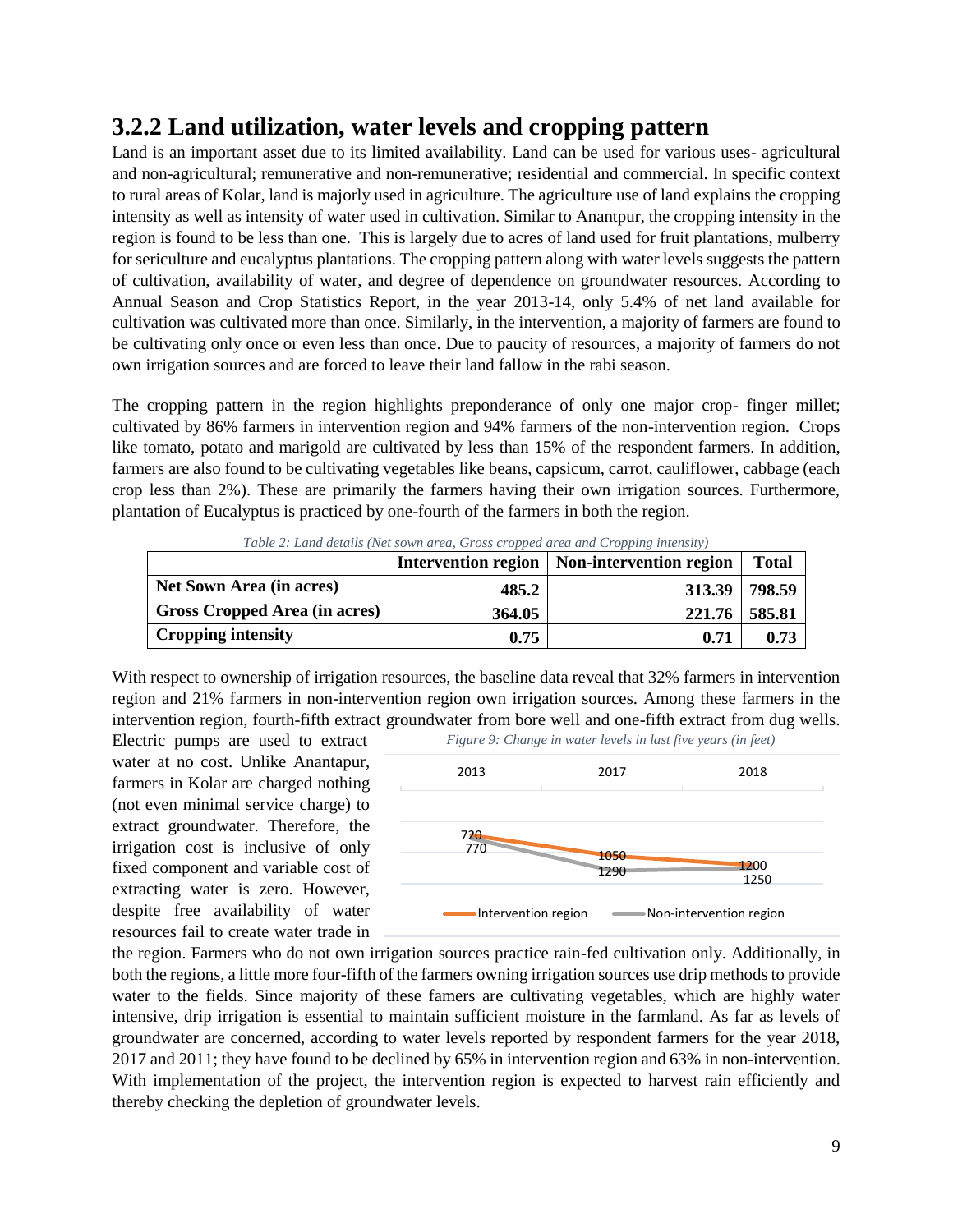#### <span id="page-10-0"></span>**3.2.3 Major cereal and vegetable crop cultivation**

The primary objective of the project is to improve groundwater recharge and therefore increase the water available for irrigation leading to improved yield of the crops cultivated in the region. This section will discuss yield and irrigation dynamics of major crops like finger millet, tomato, potato and marigold.

Finger millet is the most popular choice (86% farmers in intervention region and 94% farmers of the nonintervention region) of crop cultivated in the region because it could be cultivated with and without irrigation by farmers having or not having irrigation sources respectively. Irrigation defines the inputs and





thereby cost of cultivation considerably. In case of finger millet, baseline data suggests that seeds used per acre of plot is significantly different<sup>7</sup> for farmers who are providing irrigation and who are not. Among the farmers cultivating finger millet, 17% farmers in intervention region and 14% farmers in non-intervention region are providing irrigation to the crop. The seed rate is almost double for the farmers providing no irrigation. This is because farmers believe that more seeds would be required for sufficient germination in absence of artificial water. With respect to yield of the crops, in the intervention region, yield for irrigating farmers is double than that of non-irrigating once. The difference is yield for irrigating and non-irrigating farmers is found to be statistically significant at 5% level of significance. The comparison highlights the importance of irrigation which provides double the yield with application of half the amount of seeds. Furthermore, the average cost of cultivation of finger millet on a one-acre plot is INR 11,065 for farmers in intervention region and INR 12,584 for farmers in non-intervention region. **EVALUAT THE CONDUCT CONDUCT CONDUCT CONDUCT THE FRUITE CONDUCT THE FRUITE CONDUCT THE CONDUCT CONDUCT THE CONDUCT CONDUCT THE CONDUCT CONDUCT CONDUCT THE CONDUCT CONDUCT THE CONDUCT CONDUCT CONDUCT CONDUCT CONDUCT CONDU** 

The second most popular crop cultivated in the region is tomato (19% farmers in intervention region and 8% in non-intervention region). It is exclusively cultivated by farmers having access to own irrigation sources. Irrigation to the crop is largely given thrice a week making a total of forty-eight irrigation cycles provided during four months of cropping cycle. Tomato is largely staked<sup>8</sup> with use of drip irrigation to provide water. The average yield of tomato in the intervention region is found to be 136 quintals per acre which is five quintals more than the average yield in non-intervention region.

Overall, farmers with access to irrigation resources are found to be cultivating water intensive vegetables in contrast to their counterparts cultivating rain-fed crops exclusively. Thus in this region, with availability

l

<sup>7</sup> At 5% level of significance using ANOVA test.

<sup>&</sup>lt;sup>8</sup> Staking provides ability to the tomato plant to grow without bending to the point where it breaks the plant stopping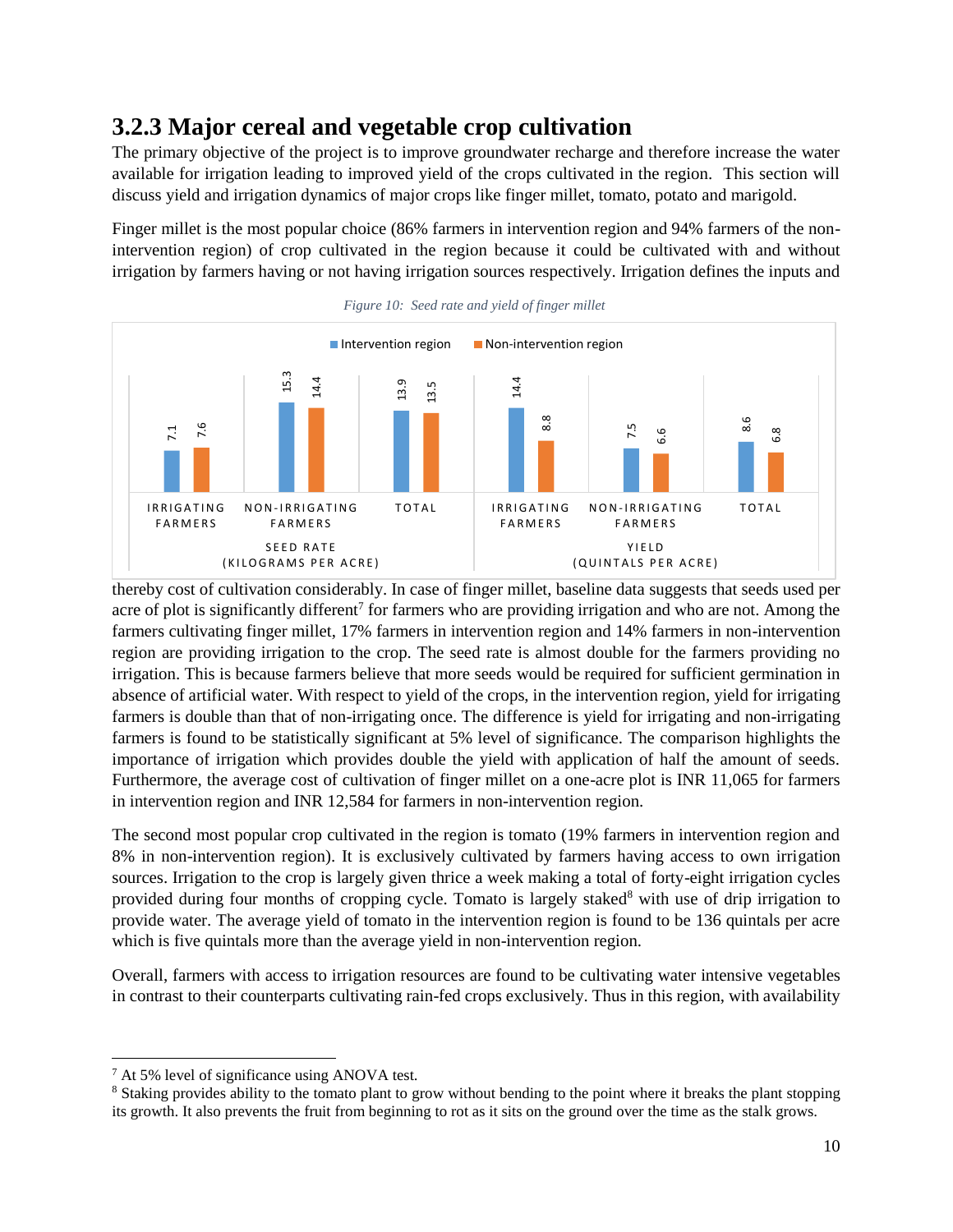of more water post project completion, it is expected that farmers will change their cropping pattern from rain-fed farming to water intensive farming.

#### <span id="page-11-0"></span>**3.2.4 Plantation crops**

Horticulture sector has contributed more than one third share to the economy of agriculture and allied sectors and has emerged as an important component of the economy of the State (Economic Survey of Karnataka, 2018). The climatic conditions in Karnataka are congenial for medicinal and aromatic plantations. The land of the region also accommodates plantations which also consumes lot of groundwater. Since the project would improve groundwater levels and spoil moisture, this section discusses the plantation pattern in the region before the implementation of the project. The land in the region is utilized for growing plants like eucalyptus cultivated by one-fourth of the population. In addition, coconut, mango and silver trees are cultivated by less than one-tenth of the respondent farmers.

In context of eucalyptus plantation, it is found to be highly remunerative where a farmer is required to invest in plantation in the beginning and the tree provides an approximate of INR 50,000 to 1,00,000 per acre. Discussions with the villagers reveal that the tree extract water and mineral from ground and doesn't need any pesticide or insecticide. Therefore, eucalyptus plantation requires investment at the time of setting up in form of saplings, otherwise, there is no variable cost of maintaining the plantation in particular. The market for its produce is gigantic. Due to its medicinal properties, essential oil extracted from leaves is widely used in soaps, mouth wash, massage oils, bug repellant and air fresheners. The buyers from the industry bears the cost of harvesting and transporting of leaves of the plant themselves.

A different angle to plantation, especially to eucalyptus, is that a lot of studies have reported them to be the reason for depleting groundwater resources (Davidson, 1995)<sup>vi</sup>. The characteristics of eucalyptus makes it high bio-mass producing plant but also it consumes lot of water. The groundwater consumption makes other species in the vicinity to compete for water resources leading to allelopathy and fastens the rate of depletion. It is not advisable to plant such tree in low rainfall areas, whereas, Kolar has been declared drought prone since 2011.

#### <span id="page-11-1"></span>**3.2.5 Livestock**

Livestock is an important part of farming household which provides organic fertilizer for the agricultural field to increase its productivity and milk for the farming household to boost nutrition balance while consuming crop residue as fodder. It also supports farming household by providing additional source of income generated from the sale of milk and milk products. This section informs about the existing milk yield of the cow and buffalo in the region. The information is collected for livestock that was reported to be lactating when the data collection was ongoing.

In Kolar, findings reveal that cow is a popular cattle choice in the study region where approximately one– fourth households are found to be owning high milk-yielding varieties of cow. The yield of milk ranges from one liter to twenty-four liters in a day. In the intervention region, 24% households own lactating cows yielding milk of 7.2 liters in a day on an average. Among these, all the respondent households are found to selling milk contributing INR 7451 per cow on an average to monthly household income. Similarly, in nonintervention region, 28% households are found to be having lactating cows. The average yield is 10.5 liters per day contributing to an additional monthly income of INR 8738 per cow on an average.

On the other hand, buffaloes are owned by only 8% households in the intervention having. The milk yield is 4.4 liters per day ranging from a minimum yield of one liter to a maximum of twelve liters. All the households are found to be owning only one buffalo per household but still selling the milk for additional